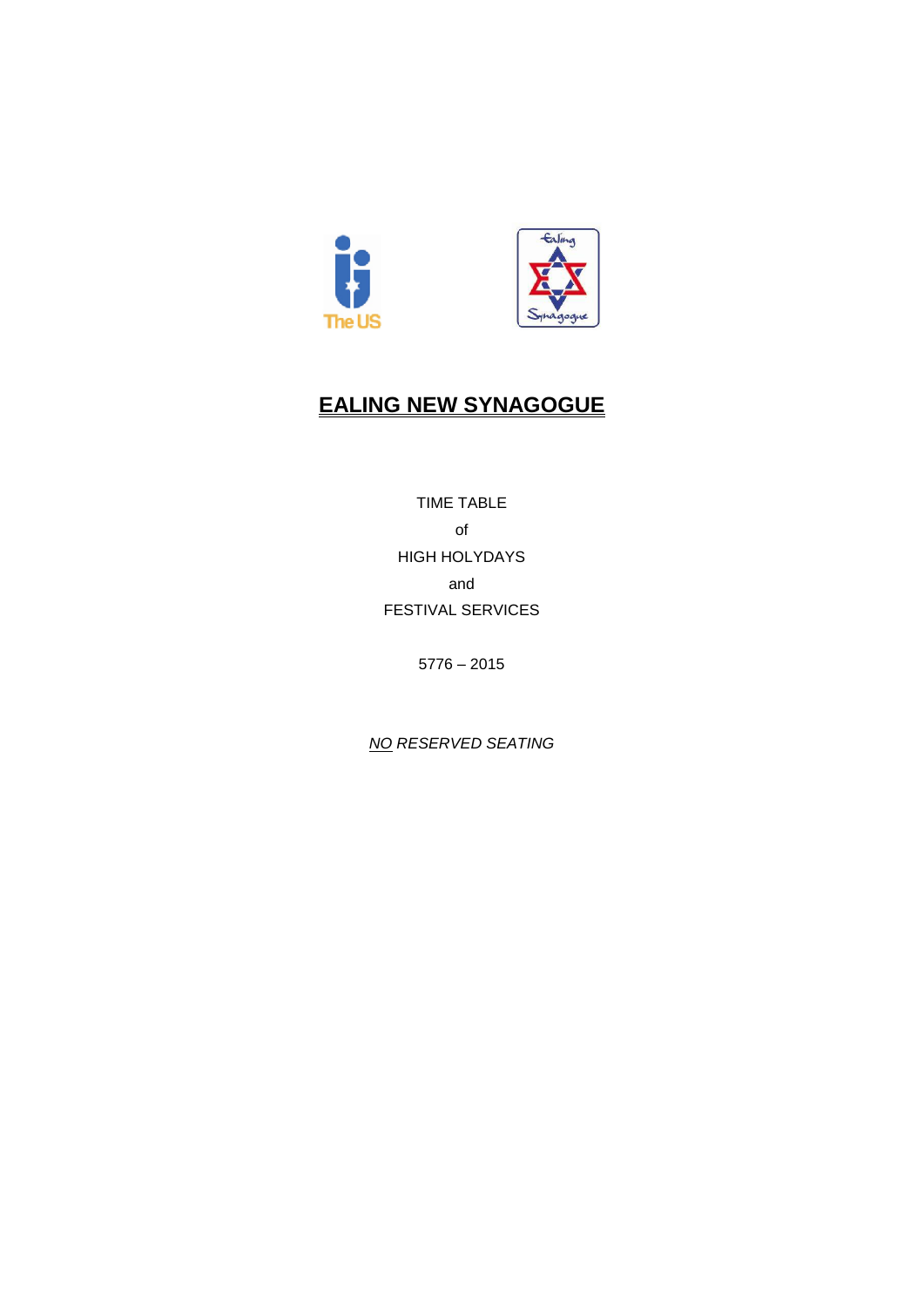| Sunday 6 <sup>th</sup> /13 <sup>th</sup> September .SELICHOT | 8.00 am                    |
|--------------------------------------------------------------|----------------------------|
| ROSH HASHANAH                                                |                            |
| Sunday 13th September                                        |                            |
| Yom Tov & Service begins                                     | $7.05$ am                  |
| 1 <sup>st</sup> Day Monday 14th September                    |                            |
| Morning Service                                              | 8 30 am                    |
| Reading of the Torah                                         | 10 10 am                   |
| Rabbi's sermon                                               | 11.00 am                   |
| Shofar<br>.                                                  | 11.15 $am$                 |
|                                                              | 11.30 am                   |
| Musaf                                                        | 11 30am                    |
| TASHLICH at Walpole Park                                     | 6.45 pm                    |
| Mincha and Maariv                                            | $7.20 \,\mathrm{pm} \dots$ |
| 2 <sup>nd</sup> Day Tuesday 15 <sup>th</sup> September       |                            |
| As for 1 <sup>st</sup> Day Rosh Hashanah                     |                            |
| Mincha and Maariv<br>.                                       | 7.20 pm                    |
| Yomtov ends                                                  | 8 07 pm                    |
| Friday 18th September Mincha and Kaballat Shabbat 7.15 pm    |                            |
| <i>SHABBAT SHUVA</i> H                                       |                            |
| 19th September                                               |                            |
| <b>Morning Service</b>                                       | $9.30$ am                  |
| <b>YOM KIPPUR</b>                                            |                            |
| Tuesday 22 <sup>nd</sup> September                           |                            |
| Mincha                                                       | $2.00 \text{ pm}$          |
|                                                              | 6.44 pm                    |
| Kol Nidre<br>                                                | 6.55 pm                    |
| Wednepsday 23rd September                                    |                            |
| <b>Morning Service</b>                                       | 9.45 am                    |
| Reading of the Torah<br>.                                    | 12.15 pm                   |
|                                                              | 12.30 pm                   |
|                                                              | 1.00 pm                    |
| Memorial Service (Yizkor)                                    | $1.15$ pm                  |
|                                                              | 2.00 pm                    |
| Mincha<br>Neilah                                             | 4.45 pm<br>6 25 pm         |
| .<br>Yomtov ends<br>.                                        | 744 pm                     |
|                                                              |                            |

### *SUCCOTH*

| Sunday 27 <sup>th</sup> September                             |                                                                                                |                                           |
|---------------------------------------------------------------|------------------------------------------------------------------------------------------------|-------------------------------------------|
| Yom Tov begins                                                |                                                                                                | 6.33 pm                                   |
| Mincha followed by Maariv                                     | .                                                                                              | 6.33 pm                                   |
| 1 <sup>st</sup> Day Monday 28th September                     |                                                                                                |                                           |
|                                                               | Morning Service <b>Constructs</b> Morning Service                                              | 9.30 am                                   |
| Mincha and Maariv                                             |                                                                                                | 645 pm                                    |
| 2 <sup>nd</sup> Tuesaay 29thSeptember                         |                                                                                                |                                           |
| <b>Morning Service</b>                                        |                                                                                                | 9.30 am                                   |
| Mincha and Maariv                                             |                                                                                                | 6.50 am                                   |
| Yomtov ends                                                   |                                                                                                | 7.34 pm                                   |
|                                                               | Friday 2nd October Mincha and Kaballat Shabbat                                                 | 7.15 pm                                   |
|                                                               | 3rd October Shabbat Chol Hamoed Succot                                                         |                                           |
| Shacharit                                                     |                                                                                                | 9.30 am                                   |
|                                                               |                                                                                                | 7.51 pm                                   |
| HOSHANAH RABAH<br>Sunday 4 <sup>th</sup> October              | Morning Service<br>Yom Tov begins /Mincha and Maariv                                           | $8.00$ am<br>6 17 pm                      |
| <i><b>SHEMINI ATZERET</b></i><br>Monday 5th October<br>Mincha | Maariv and Hakofot<br>(followed by Reception in Communal Hall)<br>Eishet Chayil Dorothy Kochan | 9.30 am<br>11.00 am<br>6 50 pm<br>7.30 pm |

## Chatan Bereshit Ian Westbrook

### *SIMCHAT TORAH* **Tuesday 6th October**

| desuay on October           |   |           |
|-----------------------------|---|-----------|
| Morning Service and Hakofot |   | $9.15$ am |
| Mincha and Maariv           | . | 6.35 pm   |